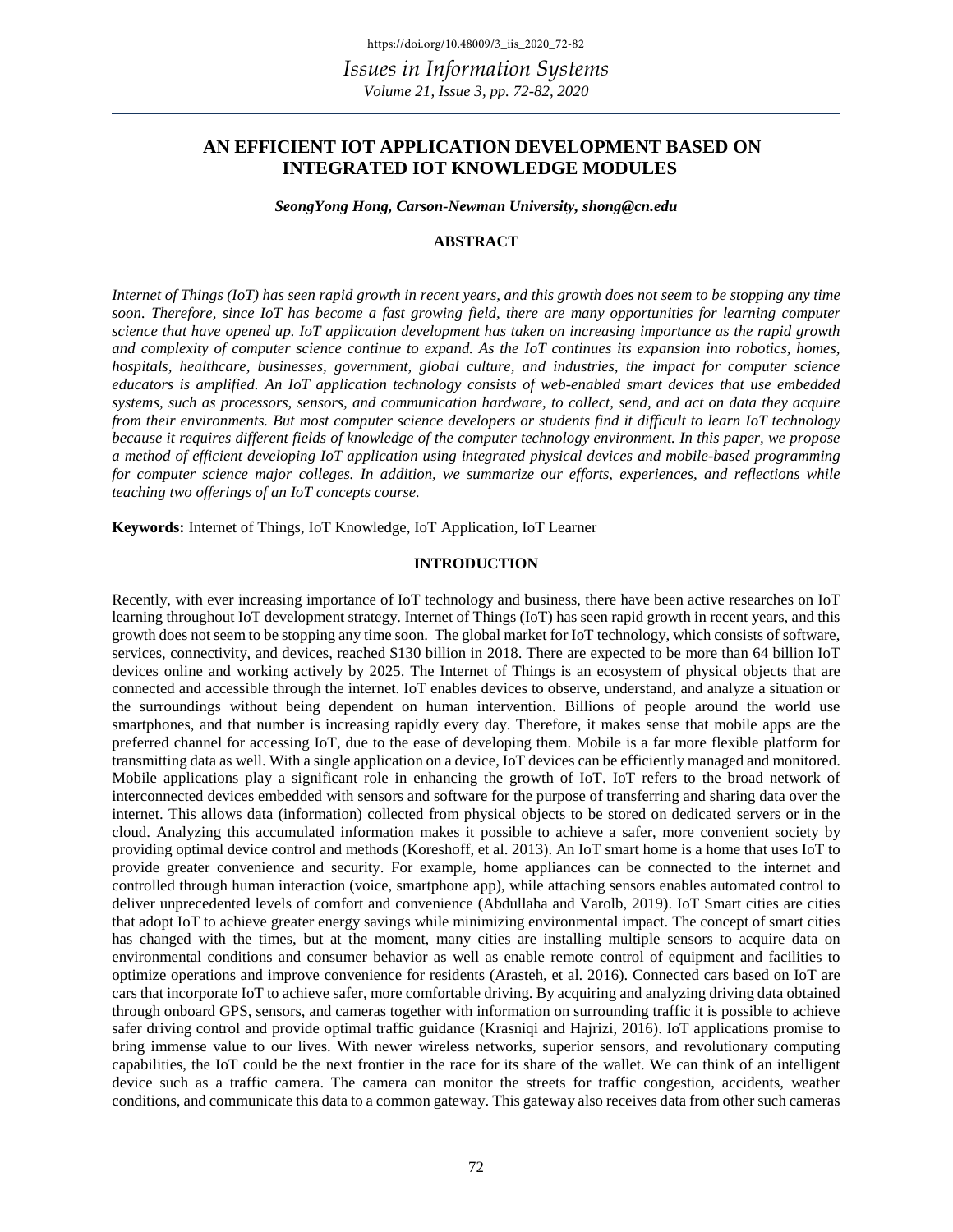and relays the information further to a city-wide traffic monitoring system. IoT applications promise to bring immense value to our lives. Figure 1 explains the variety of application IoT in the real world. The IoT is a giant network of connected everything.



**Figure 1.** Applications of Internet of Things

An IoT application technology consists of web-enabled smart devices that use embedded systems, such as processors, sensors, and communication hardware, to collect, send, and act on data they acquire from their environments. But most computer science developers or students find it difficult to learn IoT technology because it requires different fields of knowledge of the computer technology environment (Ali, 2015). Therefore, in this paper, we propose a method of efficient developing IoT application using integrated physical devices and mobile-based programming for a computer science or information major college.

## **RELATED WORKS**

IoT technology has played a very important and crucial role in transforming and changing the way we interact, communicate, and function in today's day and age. The internet of things is a system of interrelated computing devices, mechanical and digital machines, objects, animals, or people that are provided with unique identifiers (UIDs) and the ability to transfer data over a network without requiring human-to-human or human-to-computer interaction (Atzori, et al. 2010).

### **Case Studies of IoT System Development**

The basic elements of the IoT are devices that gather data. Broadly speaking, they are internet-connected devices, so they each have an IP address. They range in complexity from autonomous vehicles that haul products around factory floors to simple sensors that monitor the temperature in buildings (Monnier, 2013). They also include personal devices like fitness trackers that monitor the number of steps individuals take each day. To make that data useful it needs to be collected, processed, filtered, and analyzed, each of which can be handled in a variety of ways. Collecting the data is done by transmitting it from the devices to a gathering point. Moving the data can be done wirelessly using a range of technologies or on wired networks (De La Concepcion, et al. 2014). The data can be sent over the internet to a data center or a cloud that has storage and compute power or the transfer can be staged, with intermediary devices aggregating the data before sending it along. Processing the data can take place in data centers or clouds, but sometimes that is not an option. In the case of critical devices such as shutoffs in industrial settings, the delay of sending data from the device to a remote data center is too great. The round-trip time for sending data, processing it, analyzing it, and returning instructions can take too long. In such cases, sensor computing can come into play, where a smart sensor device can aggregate data, analyze it, and fashion responses if necessary, all within relatively close physical distance, thereby reducing delay. Sensor devices also have upstream connectivity for sending data to be further processed and stored (Díaz Pardo, 2014). Essentially, anything that is capable of gathering some information about the physical world and sending it back to the system can participate in the IoT system. For example, smart home appliances, RFID tags, and industrial sensors are a few examples (Tan, et al. 2018). These sensors can monitor a range of factors including temperature and pressure in industrial systems, the status of critical parts in machinery, patient vital signs, and use of water and electricity, among many, many other possibilities (Sivaraman, et al. 2015). Entire factory robots can be considered IoT devices, as can autonomous vehicles that move products around industrial settings and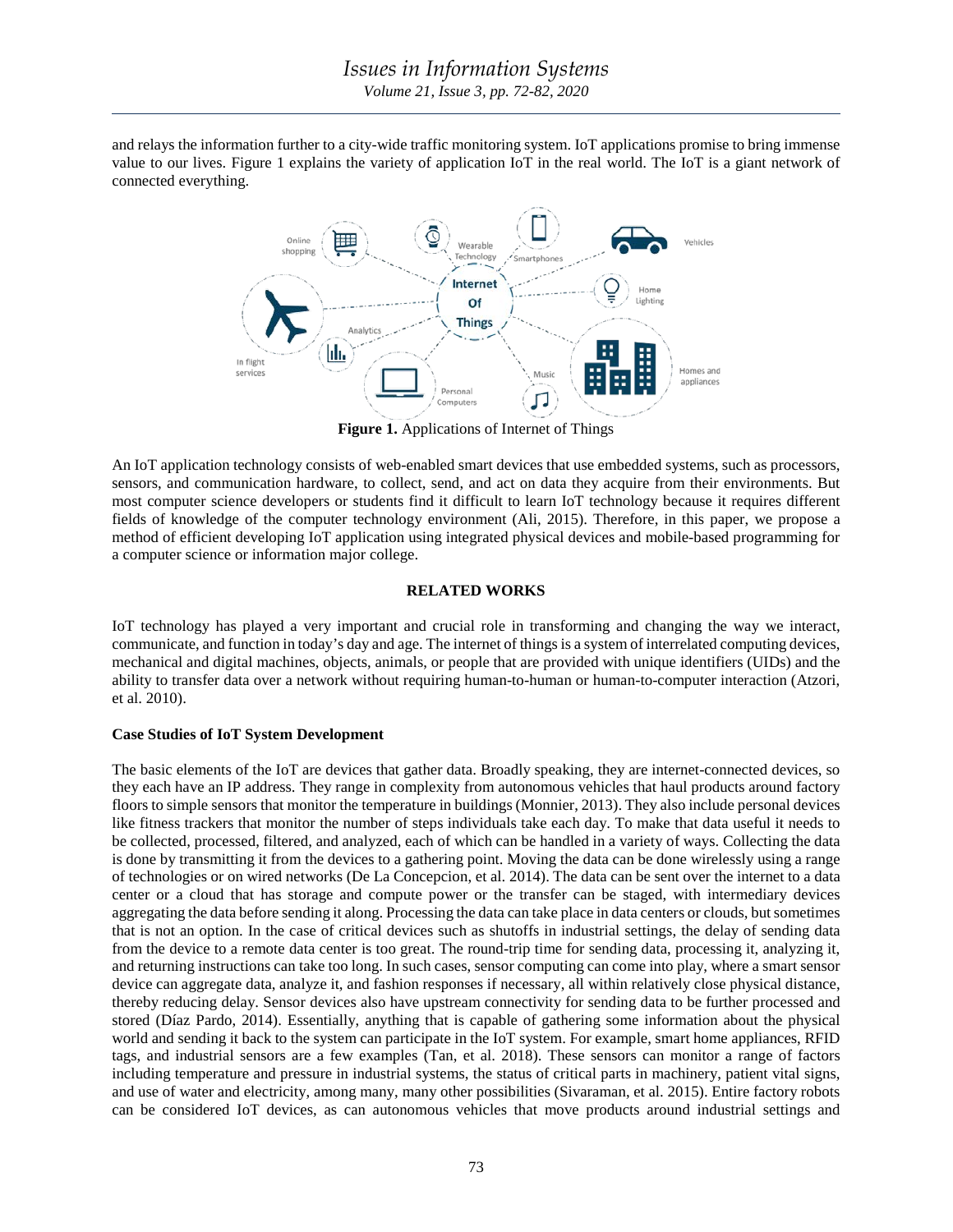warehouses (Deshpande, et al. 2016). Other examples include smart clothing, fitness wearables and home security systems. There are also more generic devices, like the Raspberry Pi or Arduino, which let us build our own IoT endpoints. Even though we might think of our smartphone as a pocket-sized computer, it may well also be beaming data about our location and behavior to back-end services in very IoT-like ways (Fernández and Fraga, 2018).

#### **Case Studies of IoT App Development**

There are many platforms that we can utilize to develop our IoT application. Mobile apps will be a point of connection for many IoT devices. In this part, we will present literature that reviews case studies of IoT app development.

Yeole, et al. (2015) studied a smartphone control robot using ATMEGA328 Microcontroller. In this research, they have designed a robot that can be controlled using an application running on an android phone. It sends control command via Bluetooth which has certain features like controlling the speed of the motor, sensing, and sharing the information with the phone about the direction and distance of the robot from the nearest obstacle. Pahuja and Kumar (2014) researched and tested an Android mobile phone control Bluetooth robot using 8051 microcontrollers. According to this study, Android Bluetooth enables phones and Bluetooth module via HC-06 and communication among Bluetooth devices. Chanda, et al. (2016) designed and implemented a wireless gesture control robot using Arduino ATMEGA32 processor and Android operated application system. The system organizes broadly classified development function into two components. The hardware part consisting of Arduino Microcontroller, the Adafruit motor shield, HC-05 Bluetooth module, and the Android smartphone, and the software part consists of a java-based application run on android. Dey, et al. (2015) designed and developed a three-way control android smartphone based robotic vehicle via Bluetooth. They have developed a three-way control for the robotic vehicle in which we have used Bluetooth communication to interface the microcontroller and the inbuilt sensors in the Android smartphone. According to commands received from the android phone, the kinematics of the robot is controlled. The developed robotic vehicle can be used for numerous applications in the future especially in the field of surveillance and security. Patchava, et al. (2015) studied and explained a smart home automation technique with Raspberry Pi using IoT technology. This proposed system for the Smart Home automation technique with Raspberry Pi using IoT and it developed by integrating cameras and motion sensors into a web application. To design this system, they are using a Raspberry Pi module with computer vision techniques.

#### **IOT SERVICE AND APPLICATIONS**

The IoT brings the power of the internet, data processing and analytics to the real world of physical objects. For consumers, this means interacting with the global information network without the intermediary of a keyboard, mouse and screen; many of their everyday objects and appliances can take instructions from that network with minimal human intervention. IoT can create a very intelligent environment using smart devices. Paired with mobile applications that enable users to control these devices remotely, this technology is one of the most remarkable technologies of this era. Therefore, in this section, we study and explain useful IoT technology services and different IoT categories like newly named IoT.

#### **IoT Service for Smart Home**

An IoT smart home is a technology that uses internet-connected devices to enable the remote monitoring and management of appliances and systems, such as lighting and heating. IoT smart home systems achieved great popularity in the last decades as they increase the comfort and quality of life. Most IoT smart home systems are controlled by smartphones and microcontrollers (Malche and Maheshwary, 2017). A smartphone application is used to control and monitor home functions using wireless communication techniques. Alaa, et al. (2017) studied and explored the concept of IoT smart home with the integration of IoT services and cloud computing to it, by embedding intelligence into sensors and actuators, networking of smart things using the corresponding technology, facilitating interactions with smart things using cloud computing for easy access in different locations, increasing computation power, storage space and improving data exchange efficiency. Currently, a smart home using IoT and data science lives up to the consumer's expectations and sometimes even exceeds them. Using sensors, devices, appliances, and the whole spaces in your house constantly collects data on how you use them. They learn about your habits and determine consumption patterns using complex algorithms. These insights then help personalize your experience at a granular level (Stojkoska and Trivodaliev, 2017). IoT smart home devices of the new generation use their sensor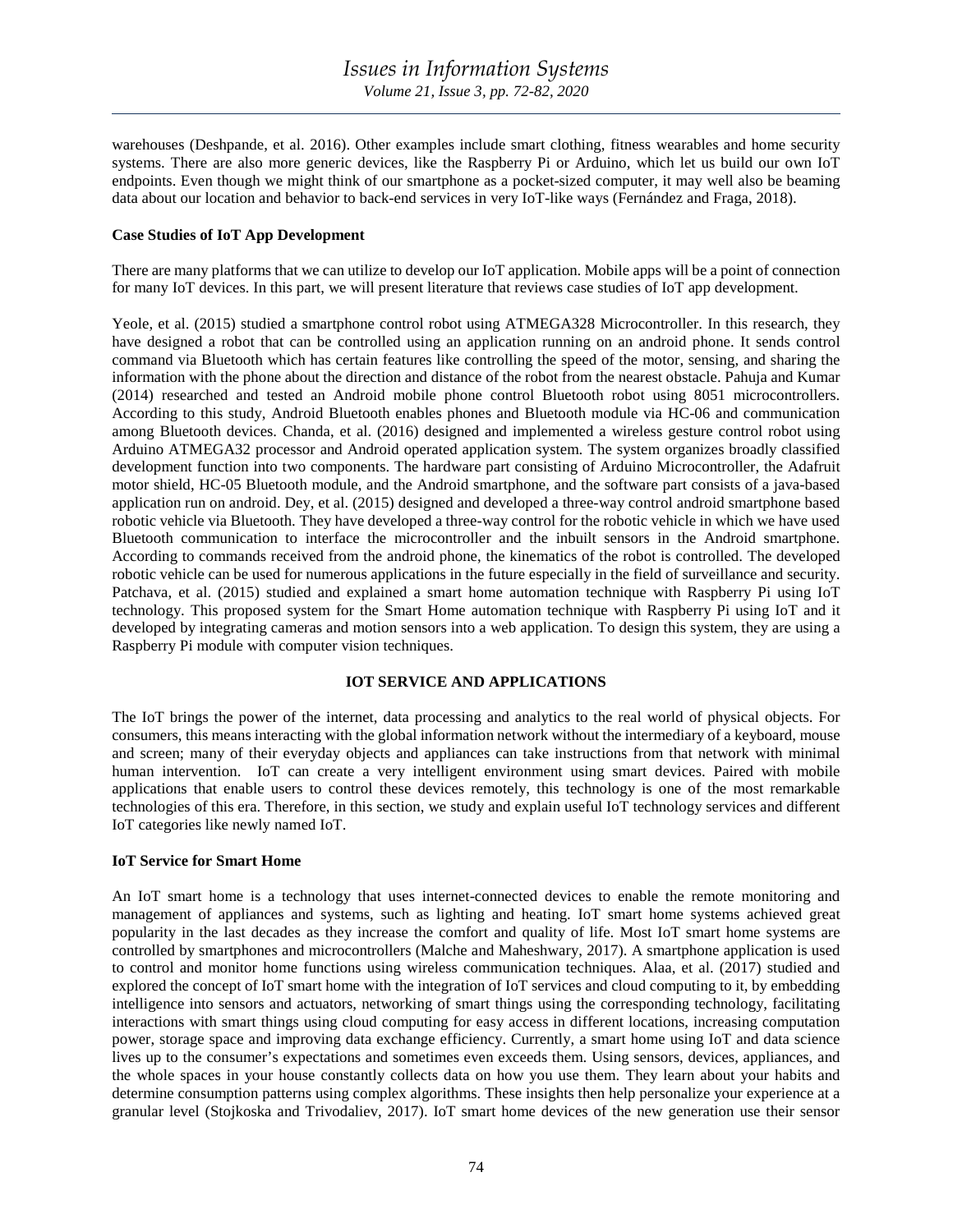datum to automatically adjust regimes to your routines. They monitor your location in real-time and turn the heating on and off accordingly (Jang, et al. 2017). The best part is that you really do not have to do anything. Smart thermostats rely on their algorithms to personalize the use of heating to your needs and save you good money on reduced energy use (Al-Ali, et al. 2017).

## **IoT Service for Healthcare**

IoT for healthcare can also be used for research purposes. IoT can automate patient care workflow with the help of healthcare mobility solutions and other new technologies, and next-gen healthcare facilities. Because IoT enables us to collect a massive amount of data about the patient's illness, which would have taken many years if we collected it manually, it is a very useful technology. IoT-enabled devices have made remote monitoring in the healthcare sector possible, unleashing the potential to keep patients safe and healthy, and empowering physicians to deliver superlative care. It has also increased patient engagement and satisfaction as interactions with doctors have become easier and more efficient. Furthermore, remote monitoring of patient's health helps in reducing the length of hospital stay and prevents re-admissions. IoT also has a major impact on reducing healthcare costs significantly and improving treatment outcomes (Elhoseny, et al. 2018; Yeh, 2016). IoT is undoubtedly transforming the healthcare industry by redefining the space of devices and people interaction in delivering healthcare solutions. IoT has applications in healthcare that benefit patients, families, physicians, hospitals, and insurance companies (Tyagi, et al. 2016). An aspect of IoT for patients, devices in the form of wearables like fitness bands and other wirelessly connected devices like blood pressure and heart rate monitoring cuffs, glucometer, etc. give patients access to personalized attention. These devices can be tuned to remind calorie count, exercise check, appointments, blood pressure variations and much more (Kodali, et al. 2015). IoT has changed people's lives, especially elderly patients, by enabling constant tracking of health conditions. This has a major impact on people living alone and their families. On any disturbance or changes in the routine activities of a person, an alert mechanism sends signals to family members and concerned health providers (Yeole and Kalbande, 2016). By using wearables and other home monitoring equipment embedded with IoT, physicians can keep track of patients' health more effectively. They can track patients' adherence to treatment plans or any need for immediate medical attention. IoT enables healthcare professionals to be more watchful and connect with the patients proactively. Data collected from IoT devices can help physicians identify the best treatment process for patients and reach the expected outcomes (Babu, et al. 2016). Apart from monitoring patients' health, there are many other areas where IoT devices are very useful in hospitals. IoT devices tagged with sensors are used for tracking real time locations of medical equipment like wheelchairs, defibrillators, nebulizers, oxygen pumps and other monitoring equipment. Deployment of the medical staff at different locations can also be analyzed real time (Kulkarni and Sathe, 2014). Particularly, the spread of infections is a major concern for patients in hospitals as recently COVID-19 pandemic. IoT-enabled hygiene monitoring devices help in preventing patients from getting infected. IoT devices also help in asset management like pharmacy inventory control, and environmental monitoring, for instance, checking refrigerator temperature, and humidity and temperature control.

### **IoT Applications**

IoT devices are used in a variety of different fields for a board range of functions. Recently, several IoT devices are used in a variety of different fields for a board range of functions. According to a few kinds of research, it generates and uses a new name as an IoT application. The Industrial Internet of Things (IIoT) refers to the extension and use of the internet of things (IoT) in industrial sectors and applications. With a strong focus on machine-to-machine (M2M) communication, big data, and machine learning, the IIoT enables industries and enterprises to have better efficiency and reliability in their operations. The IIoT encompasses industrial applications, including robotics, medical devices, and software-defined production processes (Hossain and Muhammad, 2016). The Internet of Medical Things (IoMT) is an amalgamation of medical devices and applications that can connect to health care information technology systems using networking technologies. It can reduce unnecessary hospital visits and the burden on health care systems by connecting patients to their physicians and allowing the transfer of medical data over a secure network (Joyia, et al. 2017). Atzori, et al. (2012) are introduced "SIoT" concept of Social IoT in their research paper named Social Internet of Things (SIoT), has the potential to support novel applications and networking services for the IoT in more active and client-useful ways. It is the convergence of the "Internet of Things" and the "Social Networks" worlds is possible, or even advisable, is gaining momentum. This is due to the growing awareness that a "Social Internet of Things" paradigm would carry many desirable implications into a future world populated by intelligent objects permeating the everyday life of human beings.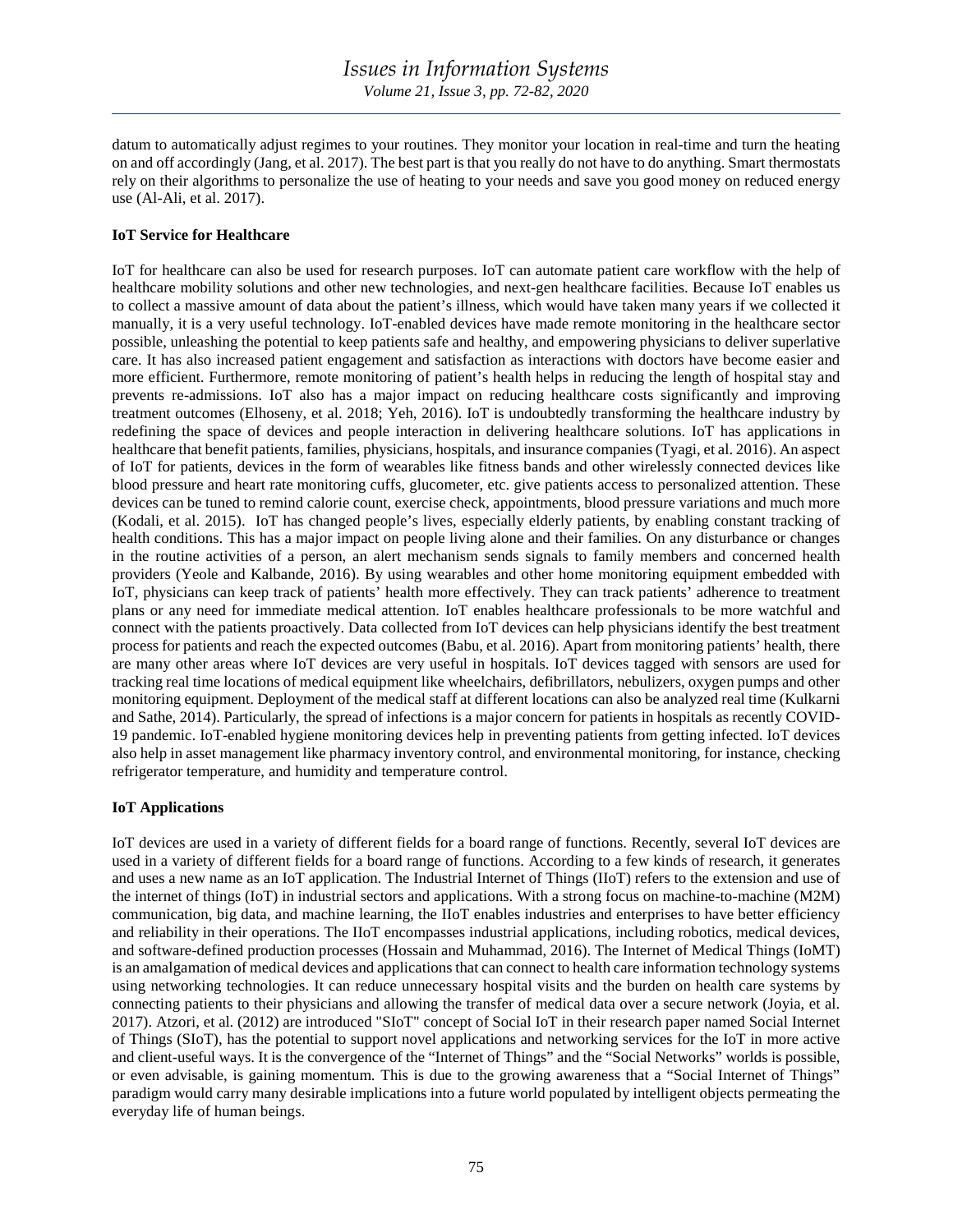## **DEVELOPMENT METHOD OF INTEGRATED IOT KNOWLEDGE**

As the IoT continues its expansion into robotics, homes, hospitals, healthcare, businesses, government, global culture, and every industry, the impact for computer science (or the information and engineering) educators is being amplified. Smart devices are everywhere, affecting virtually every aspect of daily life, such as social life, healthcare, entertainment, manufacturing, and education. In this study, we conceptually propose IoT framework describe including the five layers of the IoT technology stack (Figure 2). Learning and managing the complexity of the five layers of technology (device hardware, device software, communications, cloud platform, and cloud applications) can be daunting. In this section, we assume and explain that select one solution for remote control IoT based on the Android mobile application case.



**Figure 2.** IoT technology five layers stack

However, when we teaching IoT, requires addressing several challenging questions, such as: How will we integrate IoT concepts and technologies into existing curricula? How will we handle the mix of software and hardware topics that most IoT classes or projects involve? How will we deal with the legal, moral, social, and ethical issues? How will we choose from the growing number of IoT service platforms and industry standards? The basic research questions we address in this study are:

- Q1. What is the most efficient teaching to integrate the IoT development process of the IoT project?
- Q2. What are the most efficient criteria for making decisions related to IoT project development in computer science classes?

The hardware utilized in IoT systems includes devices for a remote dashboard, devices for control, servers, a routing or bridge device, and sensors. These devices manage key tasks and functions such as system activation, action specifications, security, communication, and detection to support-specific goals and actions. When a course involves IoT projects, the instructor needs to choose one or more hardware platforms (e.g., Raspberry Pi, Arduino, ESP8266, NXP Pico, micro: bit, LightBlue Bean, etc.), one or more software platforms (e.g., C, Java, Python, Android, etc.), and one or more network services (e.g., Ethernet, ZigBee, Bluetooth, Wi-Fi, etc.). In many cases, IoT knowledge decisions about hardware and software are interrelated.



**Figure 3.** Knowledge modules of integrating IoT development process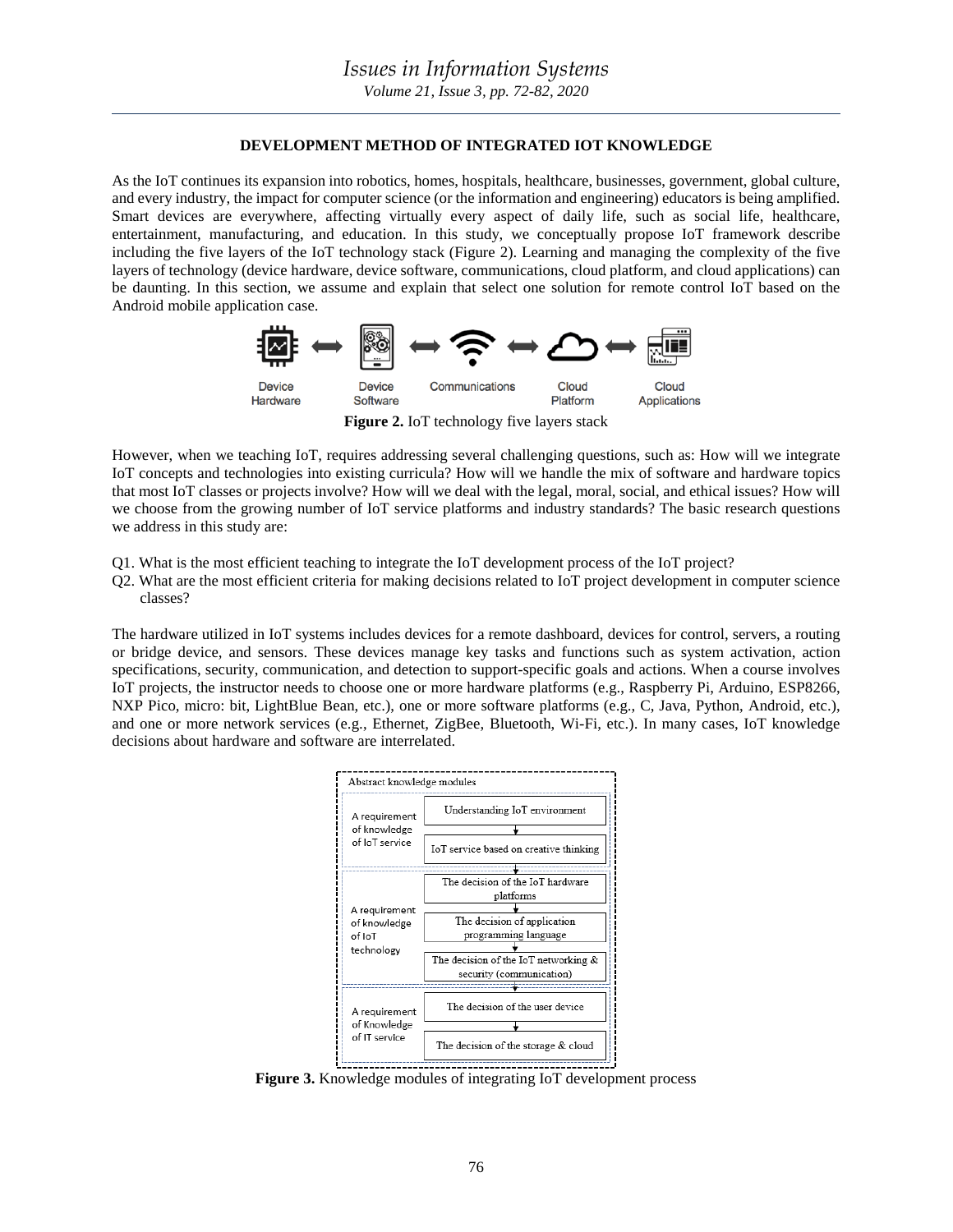Figure 3 explains how to integrate the IoT development process for IoT projects. Basically, this integrated group requires three different knowledge modules. First, IoT learners need to understand the IoT environment and service. In this step, IoT learners can create a project subject or title by creative thinking for their IoT projects. Second, for the project hands-on learning, IoT learners decide IoT hardware platforms, programming language, and communication methods, etc. The IoT project's successful results depend upon the preparation of the IoT integrated knowledge based IoT learners. For example, IoT learners decide to use the Arduino hardware platform and C or python language for the IoT development process. In this step decide the last requirement of knowledge of IT service. Perhaps, the user device could use a smartphone or tablet.

### **IoT Hardware Platforms**

IoT hardware includes a wide range of devices such as devices for routing, bridges, sensors, etc. These IoT devices manage key tasks and functions such as system activation, security, action specifications, communication, and detection of support-specific goals and actions. IoT hardware components can vary from low-power boards; singleboard processors like the Arduino Uno which are basically smaller boards that are plugged into mainboards to improve and increase its functionality by bringing out specific functions or features (such as GPS, light and heat sensors, or interactive displays). A developer specifies a board's input and output, then creates a circuit design to illustrate the interaction of these inputs and outputs (Figure 4, (a)). Arduino was initially developed for the maker community but has gained in popularity among educators at all levels. Thanks to software libraries that simplify the writing of code, students are able to develop challenging projects with limited or no knowledge of electronics. Another well-known IoT platform is Raspberry Pi 2, which is a very affordable and tiny computer that can incorporate an entire web server. Often called "RasPi," it has enough processing power and memory to run Windows 10 on it as well as IoT Core. Raspberry Pi exhibits great processing capabilities, especially when using the Python programming language (Figure 4, (b)). The Raspberry Pi has more computational power and might be an appropriate choice for handling elaborate data, executing complex tasks, or extending connectivity. BeagleBoard is a single-board computer with a Linux-based OS that uses an ARM processor, capable of more powerful processing than Raspberry Pi. Tech giant Intel's Galileo and Edison boards are other options, both great for larger-scale production, and Qualcomm has manufactured an array of enterprise-level IoT technology for cars and cameras to healthcare (Figure 4, (c)). There are many versions of the microcontroller hardware platforms, with new versions being released frequently. Figure 4 shows the three most popular prototyping microcontroller hardware platforms are Arduino, Raspberry Pi and BeagleBoard.



**Figure 4.** IoT Microcontroller Hardware

The most important hardware in IoT might be its sensors. These devices consist of energy modules, power management modules, RF modules, and sensing modules. RF modules manage communications through their signal processing, WiFi, ZigBee, Bluetooth, radio transceiver, duplexer, and BAW (Porkodi and Bhuvaneswari, 2014). Among one of the most extensively made uses of wireless technologies of the short-range is Bluetooth. We can quickly obtain Bluetooth apps that provide you with wearable technology for pairing with wise gadgets (Harris, et al. 2016).

### **IoT Programming Languages**

The software and the programming languages on which IoT works uses very common programming languages that programmers use and already know. Which language should be chosen for efficient learning for major or non-major students? According to research papers (Singh & Kapoor, 2017), developers are using several different programming languages for IoT such as structural programming, object-oriented programming, and visual program (or block program). Since 2015, the Eclipse Foundation has been surveying the developers working in IoT development companies worldwide to understand the overall landscape, challenges, and trends in this field. The latest IoT developer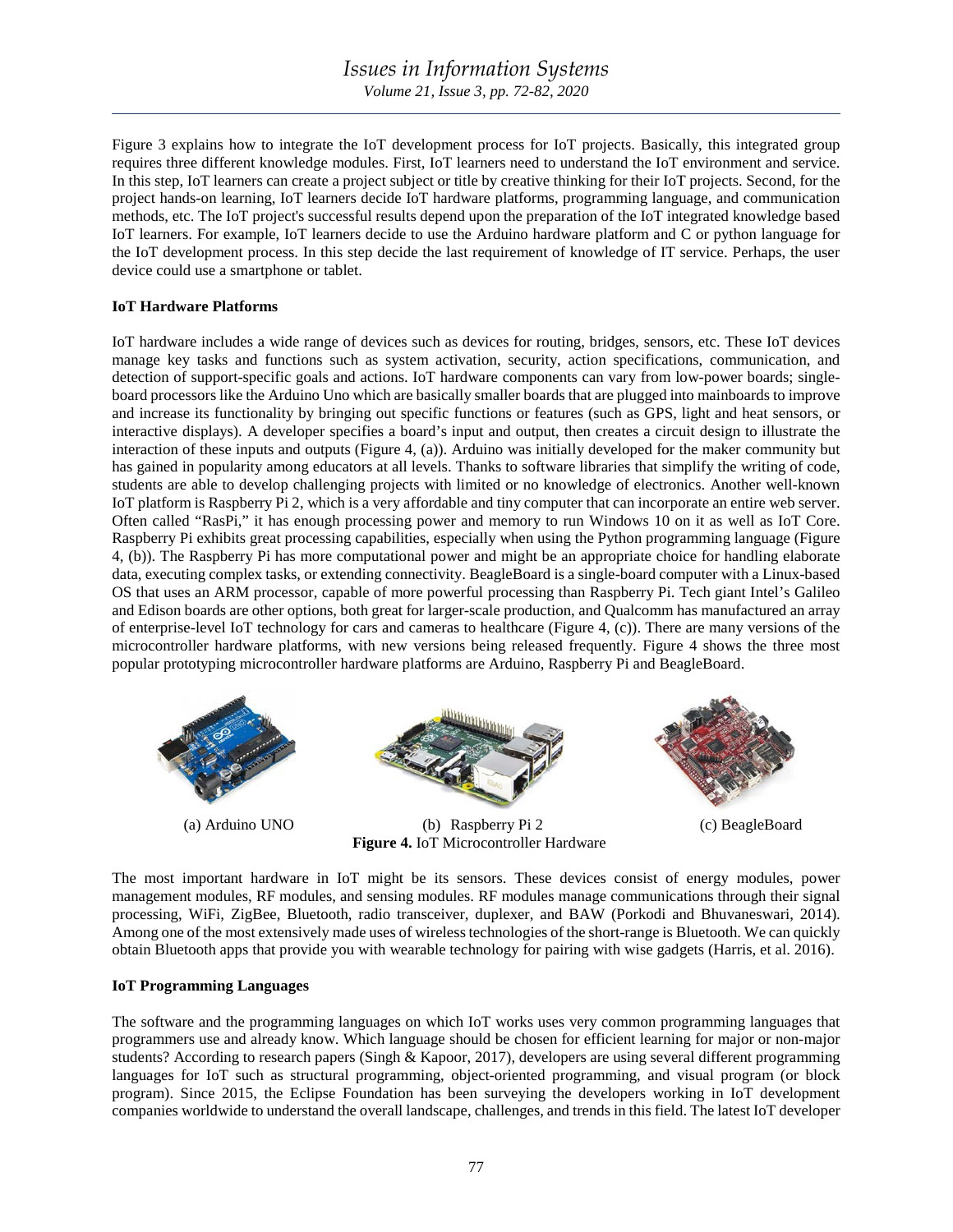*Volume 21, Issue 3, pp. 72-82, 2020*

survey 2018 was conducted between January and March 2018 in which 502 individuals participated. According to this survey, developers are using several different programming languages for IoT such as C, C++, Java, JavaScript, Python, and PHP to name a few. Because embedded systems have less storage and processing power, their language needs are different. The most used operating systems for such embedded systems are Linux or UNIX-like OSs like Ubuntu Core or Android. IoT software encompasses a wide range of software and programming languages from general-purpose languages like C++ and Java to embedded-specific choices like Google's Go language or Parasail. More commonly, IoT systems are a distributed application leveraging a variety of web services. But it is true that majors or non-major developers can find it difficult to learn IoT from several different programming languages. However, many researchers and students develop and using for IoT with block-based programming. Zubrycki, et al. (2017) presented the implementation of a graphical environment for programming a set of internet-of-things (IoT) devices and robots for therapists of autism. It was based on the Robot Operating System (ROS) and Snap and is called Robokol. This research paper implemented the elements and functionality of the system described browser-based graphical programming interface Snap, to integrate it with ROS (Robot Operating System). Robokol used as a way to prototype an interaction between a child and a device was tested in several settings. De Lucar, et al. (2018) developed and presented a visual programming language and its development environment for programming IoT and robotics devices. ASU VIPLE supports LEGO EV3 and all IoT devices based on an open architecture. MIT App Inventor is a web application integrated development environment originally provided by Google and now maintained by the Massachusetts Institute of Technology. The App Inventor development environment is supported for Mac OS X, GNU/Linux, and Windows operating systems, and several popular Android phone models. Applications created with App Inventor can be installed on any Android phone. Besides MIT App Inventor, there are other block-based programming environments supporting Arduino (e.g., Scratch, Snap4Arduino, Microblocks, BlocklyDuino) with different block designs (Xi and Patton, 2018). MIT App Inventor is an online platform designed to teach computational thinking concepts through the development of mobile applications. Students create applications by dragging and dropping components into a design view and using a visual blocks language to program application behavior (Patton, et al. 2019). According to the Abdullaha and Varolb (2019) research, they implemented an efficient Android Software Development Using MIT App Inventor 2 for Bluetooth-Based Smart Home. Figure 5 explains how a learner can perform IoT development in App Inventor online platform. Therefore, in this paper, we propose a block-based programming approach using App Inventor to enable novices to be able to build mobile apps integrated with IoT technology.



**Figure 5.** Integrated IoT in the App development environment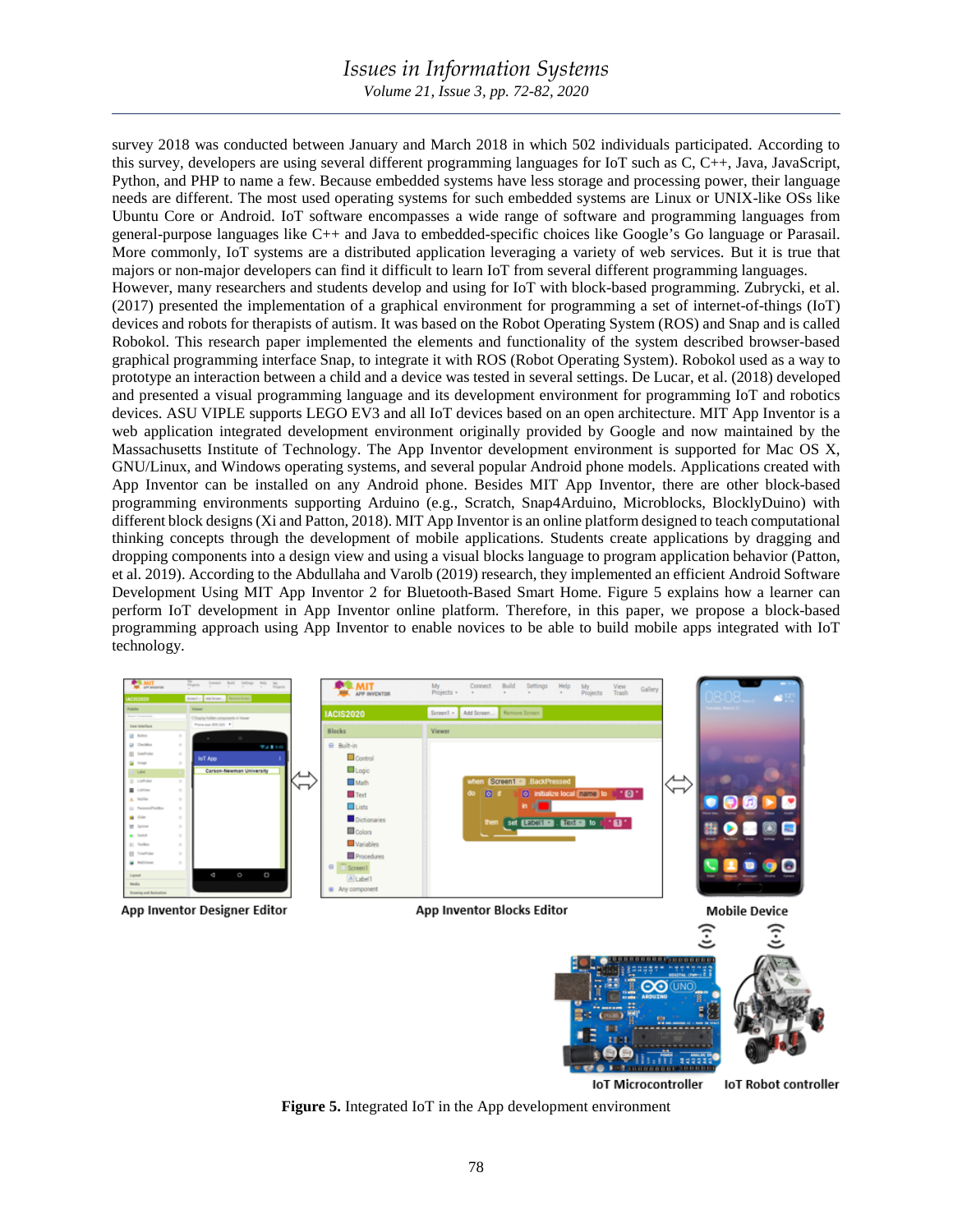## **AN EXAMPLE OF PROJECT BY INTEGRATE IOT KNOWLEDGE**

In this section, we explain the experiment on the efficient education efforts, applied integrated IoT knowledge, and mobile application programming presented in this paper. The Internet of Things can be integrated into lesson plans and activities in the classroom at all levels. This paper presents two experiences acquired in teaching for the Internet of Things as a project of the course named "Senior Capstone Project" or "Special Topic - Robotics Programming" to computer science students. The main goal was to motivate students to become more prepared for future jobs in computer science, IT field and interested in STEM (Science, Technology, Engineering, and Mathematics) or STEAM (STE+Arts+Math). Figures 6 and 7 explain the study of students' integrated IoT projects. In the first step, for the knowledge of IoT service, we suggested a few integrated IoT knowledge solutions to students, after understanding the IoT environment. In this step, students create their creative ideas for IoT projects by brainstorming. In the second step, for the knowledge of IoT technology, we suggested a few IoT hardware platforms, application programming languages and IoT communication after learning technology concepts. In this part, we need to consider the cost issues and the lab exercise environment. In the last step, for the knowledge of IT service, we suggested a few user devices and cloud solutions to students, after understanding the IT service environment. We also need to consider the cost issues and the lab environment in this area. For example, if we want to use a smartphone device, it is very expensive for students to purchase. Figure 7 shows an integrated IoT project based on Arduino for the senior capstone project. This project idea basically controls the LED display by the mobile device for smart pill dispenser. Therefore, students decided to use Arduino hardware platform, App Inventor block program, HC-06 Bluetooth, and Samsung Galaxy Android device for making their IoT project. As shown in Figure 8, this is another integrated IoT project based on the Lego EV3 robot for a robot programming class. This project idea basically studies and controlled robot wheel motors and sensors by the mobile device for remote control robotics. Accordingly, students decided to use the EV3 Mindstorm hardware platform, App Inventor block program, EV3 Bluetooth, and Samsung Galaxy Android device for making their IoT project.

| The decision of the IoT<br>hardware platforms | The decision of application<br>programming language                                                                                                                                                                                                                                                                                       | The decision of the IoT<br>networking<br>(communication module) | The decision of the User<br>Device<br>(mobile module) |
|-----------------------------------------------|-------------------------------------------------------------------------------------------------------------------------------------------------------------------------------------------------------------------------------------------------------------------------------------------------------------------------------------------|-----------------------------------------------------------------|-------------------------------------------------------|
| Arduino UNO                                   | <b>MIT</b> App Inventor                                                                                                                                                                                                                                                                                                                   | Bluetooth HC-06                                                 | <b>Samsung Galaxy Android</b>                         |
|                                               | <b>Luxton's Fig. 11 annal crew sed</b><br><b>EDITION LESS CO</b><br><b>CONTRACTOR</b> Associate<br><b>STATE IN NORTHERN</b><br><b>ALCOHOL: AND RESIDENCE</b><br><b>CONTRACTOR ANTIQUES N'INTER</b><br><b>TRANSPORT OF ASSOCIAT</b><br><b>GITA MAYOR STEEL</b><br><b>OUTHE CHARACTERISTIC LEASE</b><br><b>CONTRACTOR CONTRACTORY IN 18</b> |                                                                 | <b>Becatived Data</b>                                 |

**Figure 6.** Integrated IoT Project Case Study I

| The decision of the IoT | The decision of application                                                                                                                                                                                                                                                                                                                                                                                                                                                                      | The decision of the IoT | The decision of the User                                                                                                                                                                                                                                                                                                      |
|-------------------------|--------------------------------------------------------------------------------------------------------------------------------------------------------------------------------------------------------------------------------------------------------------------------------------------------------------------------------------------------------------------------------------------------------------------------------------------------------------------------------------------------|-------------------------|-------------------------------------------------------------------------------------------------------------------------------------------------------------------------------------------------------------------------------------------------------------------------------------------------------------------------------|
| hardware platforms      | programming language                                                                                                                                                                                                                                                                                                                                                                                                                                                                             | networking              | Device                                                                                                                                                                                                                                                                                                                        |
|                         |                                                                                                                                                                                                                                                                                                                                                                                                                                                                                                  | (communication module)  | (mobile module)                                                                                                                                                                                                                                                                                                               |
| Lego EV3 robot          | MIT App Inventor                                                                                                                                                                                                                                                                                                                                                                                                                                                                                 | EV3 Bluetooth           | <b>Samsung Galaxy Android</b>                                                                                                                                                                                                                                                                                                 |
|                         | <b>A COMMUNIST FORESTS IN 18</b><br>$\frac{1}{2}$ in the state of $\frac{1}{2}$<br><b>FETERER FETER COR FT</b><br><b>BUNIFERS'S LEADERSTONE A. D.</b><br><b>PETREM FIRE OR IT</b><br><b>FORD COURT COMPOSITION</b><br><b>CA CERTAINERS COMPANY</b><br><b>FOR THE R. P. LEWIS CO., LANSING MICH.</b><br>IN FOUNDATION FORM A - ON ESSENTIAL CALIFIES DEMONSTRATION<br>IN ESSINA FOR HIS CASE OF CONTRACT<br><b>CONTRACTOR</b> - INC.<br><b>IN EXAMINATION ENTRANG</b><br><b>STREETS TIREFULNE</b> | <b>REMEDIATION</b>      | (DVIewing) International CV3<br>värminti ramani/-nora3<br>C. Half Graham 3 Insertable included 2 to 1<br><b>Formed diseased CVX</b><br><b>Mente, Nillam Badler of ekilik</b><br><b><i><u>STATISTICS</u></i></b><br><b>MAGE</b><br>1474<br>Inches<br><b>TRANSACT RESIDENT</b><br><b>THE MILL</b><br>Los resignates and struct. |

**Figure 7.** Integrated IoT Project Case Study II

After IoT introductory lessons, students divided into a team or individually and chose a topic they would study in detail, research, and then present to others and prepare questions for discussion. In the presented case study, familiarizing students with the Internet of Things concept, its possibilities, and applications, consisted of theoretical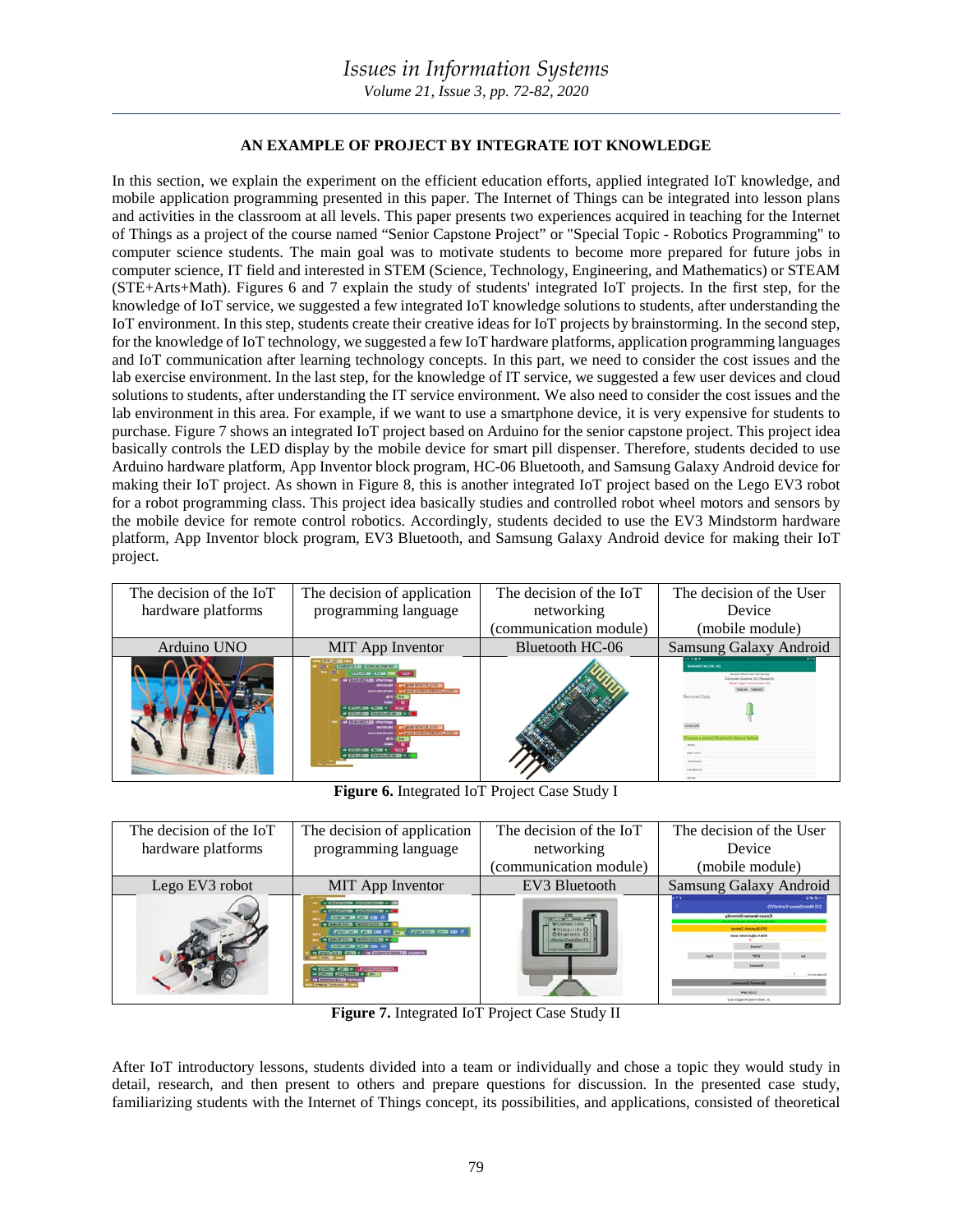and practical lessons. The teaching methods that emphasized collaborative and active learning, creative problemsolving and critical thinking were used. Consequently, students can quickly learn and develop efficiently through the integrated IoT knowledge.

#### **CONCLUSIONS**

According to our review, it is difficult to teach IoT technology to computer science or information learners because of IoT requires a huge service concept and technology knowledge. IoT is an umbrella term with many use cases, technologies, standards, and applications. However, a lot of students and developers want to learn IoT. We focused and studied fundamental questions, what is an efficient way to learn the Internet of Things in computer science or information major? Therefore, in this study, we discussed a method of efficient developing IoT applications using integrated physical devices and mobile-based programming knowledge for computer science major colleges. In addition, we conceptualized the integrated IoT development knowledge process for IoT courses. According to this IoT development knowledge process, we can simply be understanding knowledge of IoT technology. The integrated IoT development knowledge process can improve the IoT project process and learner IoT skills. For the validation, we proposed two case studies for an integrated IoT project. The next step for our research is to further investigate on learner's IoT learning satisfaction result and find some improvement for the integrated IoT development knowledge process.

#### **REFERENCES**

Atzori, L., Iera, A., & Morabito, G. (2010). The internet of things: A survey. Computer networks, 54(15), 2787-2805.

- Atzori, L., Iera, A., Morabito, G., & Nitti, M. (2012). The social internet of things (siot)–when social networks meet the internet of things: Concept, architecture and network characterization. Computer networks, 56(16), 3594- 3608.
- Alaa, M., Zaidan, A. A., Zaidan, B. B., Talal, M., & Kiah, M. L. M. (2017). A review of smart home applications based on Internet of Things. Journal of Network and Computer Applications, 97, 48-65.
- Ali, F. (2015, October). Teaching the internet of things concepts. In Proceedings of the WESE'15: Workshop on Embedded and Cyber-Physical Systems Education (pp. 1-6).
- Al-Ali, A. R., Zualkernan, I. A., Rashid, M., Gupta, R., & AliKarar, M. (2017). A smart home energy management system using IoT and big data analytics approach. IEEE Transactions on Consumer Electronics, 63(4), 426- 434.
- Abdullaha, A. S., & Varolb, A. (2019) Smart Home Automation using Internet of Things (IOT). International Turkish World Engineering and Science Congress (pp. 261-267).
- Arasteh, H., Hosseinnezhad, V., Loia, V., Tommasetti, A., Troisi, O., Shafie-khah, M., & Siano, P. (2016, June). Iotbased smart cities: a survey. In 2016 IEEE 16th International Conference on Environment and Electrical Engineering (EEEIC) (pp. 1-6). IEEE.
- Babu, B. S., Srikanth, K., Ramanjaneyulu, T., & Narayana, I. L. (2016). IoT for healthcare. International Journal of Science and Research, 5(2), 322-326.
- Chanda, P., Mukherjee, P., & SubrataModak, A. (2016). Gesture Controlled Robot using Arduino and Android. International Journal, 6(6).
- De Luca, G., Li, Z., Mian, S., & Chen, Y. (2018). Visual programming language environment for different IoT and robotics platforms in computer science education. CAAI Transactions on Intelligence Technology, 3(2), 119-130.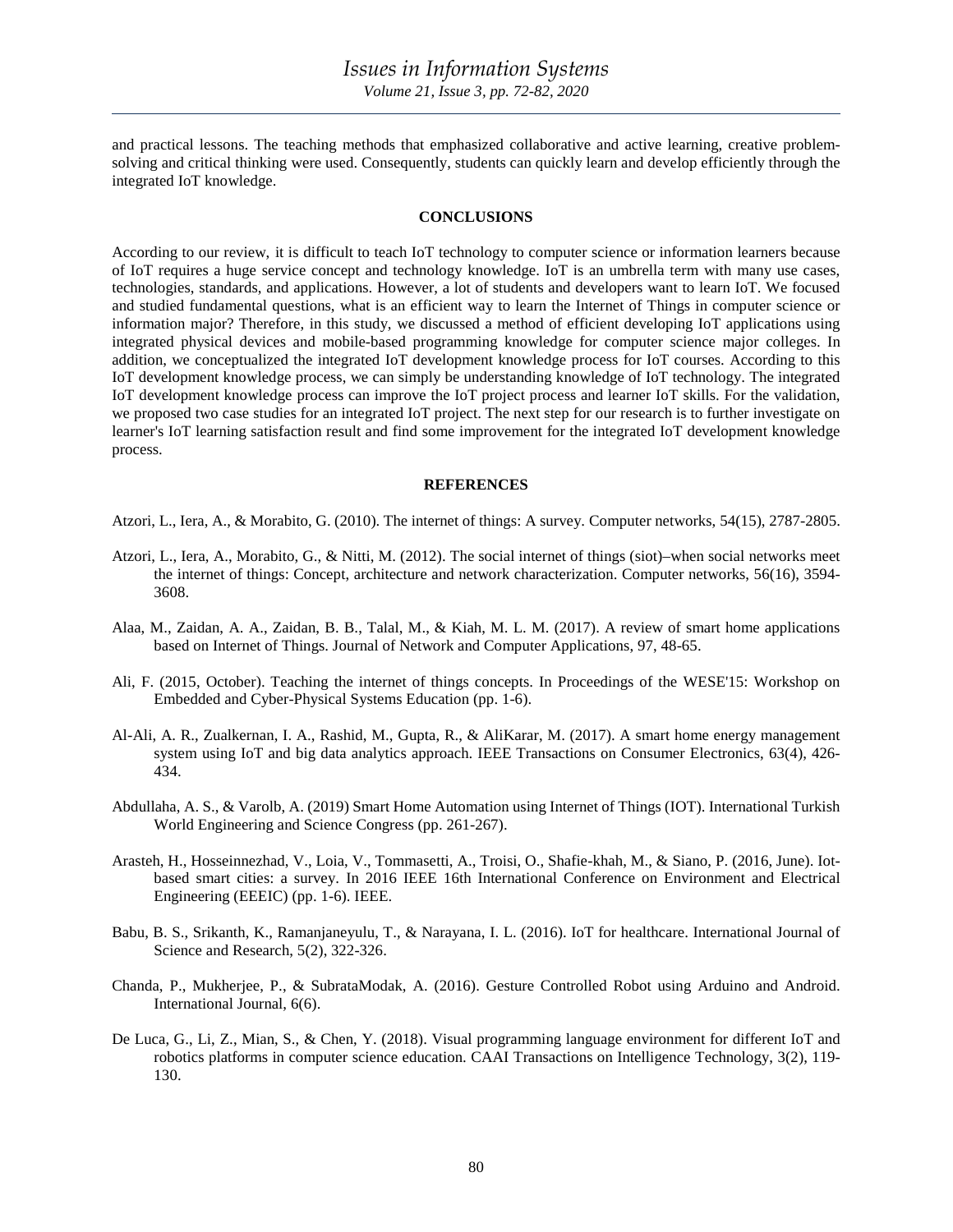- De La Concepcion, A. R., Stefanelli, R., & Trinchero, D. (2014, October). A wireless sensor network platform optimized for assisted sustainable agriculture. In IEEE global humanitarian technology conference (GHTC 2014) (pp. 159-165). IEEE.
- Deshpande, A., Pitale, P., & Sanap, S. (2016). Industrial automation using Internet of Things (IOT). International Journal of Advanced Research in Computer Engineering & Technology (IJARCET), 5(2), 266-269.
- Dey, A., Pal, A., Nandi, S., & Roy, L. (2015). Three way controlled android Smartphone based robotic vehicle via Bluetooth. International Journal of Advanced Research in Computer and Communication Engineering, 4(9), 212-216.
- Díaz Pardo de Vera, D., Sigüenza Izquierdo, Á., Bernat Vercher, J., & Hernández Gómez, L. A. (2014). A Ubiquitous sensor network platform for integrating smart devices into the semantic sensor web. Sensors, 14(6), 10725- 10752.
- Elhoseny, M., Ramírez-González, G., Abu-Elnasr, O. M., Shawkat, S. A., Arunkumar, N., & Farouk, A. (2018). Secure medical data transmission model for IoT-based healthcare systems. Ieee Access, 6, 20596-20608.
- Fernández-Caramés, T. M., & Fraga-Lamas, P. (2018). Towards the Internet of smart clothing: A review on IoT wearables and garments for creating intelligent connected e-textiles. Electronics, 7(12), 405.
- Harris III, A. F., Khanna, V., Tuncay, G., Want, R., & Kravets, R. (2016). Bluetooth low energy in dense IoT environments. IEEE Communications Magazine, 54(12), 30-36.
- Hossain, M. S., & Muhammad, G. (2016). Cloud-assisted industrial internet of things (iiot)–enabled framework for health monitoring. Computer Networks, 101, 192-202.
- Jang, W., Chhabra, A., & Prasad, A. (2017, November). Enabling multi-user controls in smart home devices. In Proceedings of the 2017 Workshop on Internet of Things Security and Privacy (pp. 49-54).
- Joyia, G. J., Liaqat, R. M., Farooq, A., & Rehman, S. (2017). Internet of Medical Things (IOMT): applications, benefits and future challenges in healthcare domain. J Commun, 12(4), 240-7.
- Krasniqi, X., & Hajrizi, E. (2016). Use of IoT technology to drive the automotive industry from connected to full autonomous vehicles. IFAC-PapersOnLine, 49(29), 269-274.
- Koreshoff, T. L., Robertson, T., & Leong, T. W. (2013, November). Internet of things: a review of literature and products. In Proceedings of the 25th Australian Computer-Human Interaction Conference: Augmentation, Application, Innovation, Collaboration (pp. 335-344).
- Kodali, R. K., Swamy, G., & Lakshmi, B. (2015, December). An implementation of IoT for healthcare. In 2015 IEEE Recent Advances in Intelligent Computational Systems (RAICS) (pp. 411-416). IEEE.
- Kulkarni, A., & Sathe, S. (2014). Healthcare applications of the Internet of Things: A Review. International Journal of Computer Science and Information Technologies, 5(5), 6229-6232.

Monnier, O. (2013). A smarter grid with the Internet of Things. Texas Instruments, 1-11.